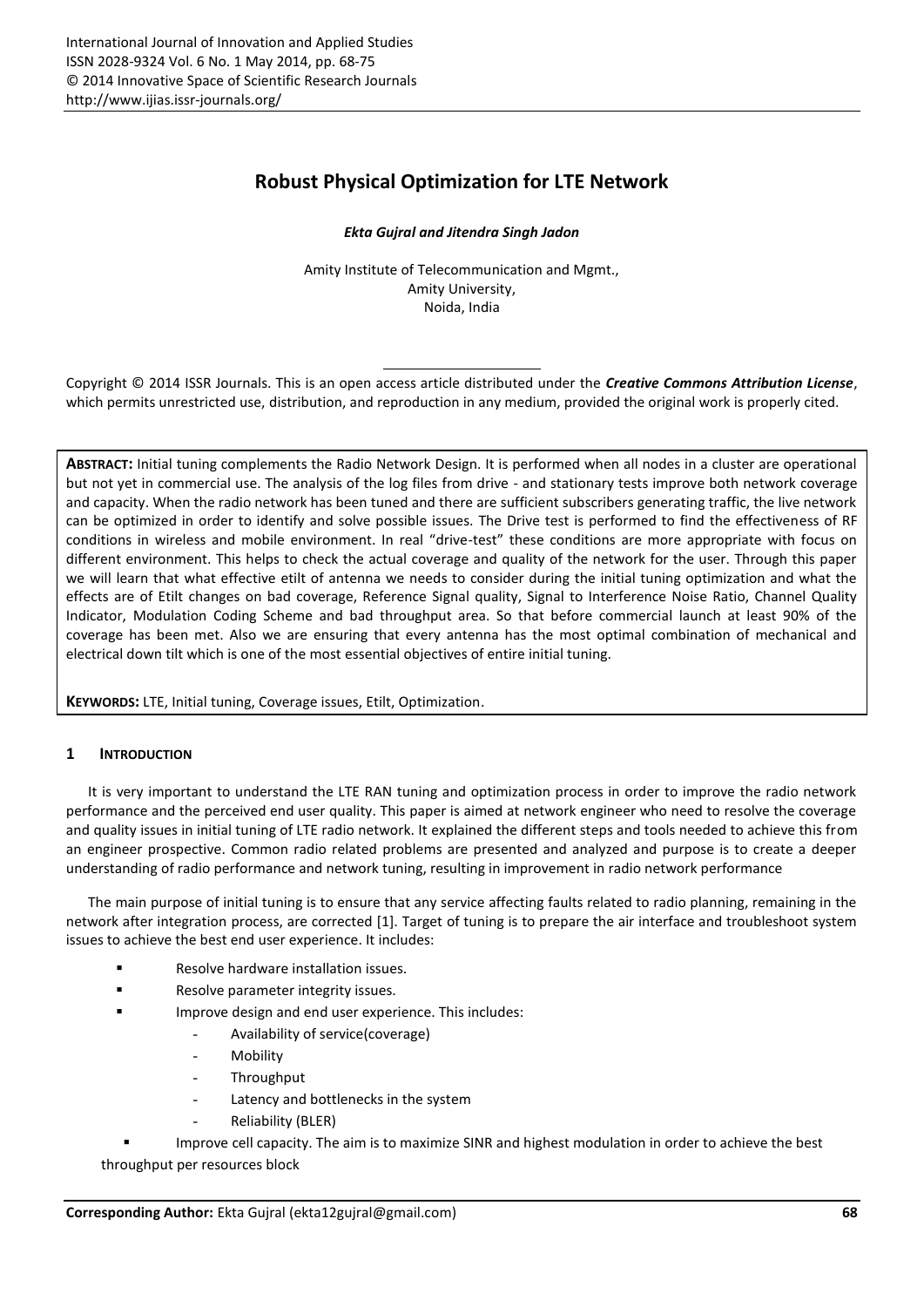Section 2 describes the Concept of RAN tuning and RAN optimization for LTE network. The Initial tuning methodology is explained in Sector 3.The experimental results and analysis using physical parameter changes will be discussed in Section 4.Conclustion and future scope is in section 5.

# **2 RAN TUNING AND RAN OPTIMIZATION**

It is very important to understand the LTE RAN tuning and optimization process in order to improve the radio network performance and the perceived end user quality. This paper is aimed at network engineer who need to understand the main issues in initial tuning of LTE radio network. It explained the different steps and tools needed to achieve this from an engineer prospective. Common radio related problems are presented and analyzed and purpose is to create a deeper understanding of radio performance and network tuning, resulting in improvement in radio network performance.

LTE RAN is the Radio Access Network for LTE that provides the connection between the Core network and the user. The LTE Radio Access Network, called EUTRAN consists of

- Radio Base Station
- Operation Support System for Radio and Core
- TEMS Tools-TEMS Cell planner for LTE

There are two service which help to improve the RAN:

- RAN Tuning
- RAN Optimization

**RAN tuning** is done to provide operators with a detailed understanding of the underlying problems to address, such as network design, UEs and system. It is performed when all eNodeB in the area are installed and operational and when the network is stable and not yet commercially used. It is also performed when new sites are installed in already commercially launched areas. [2] RAN tuning is required to ensure good network quality and identifiers and solves radio network problems after network has been deployed.

**RAN Optimization** is performed after the radio network has been tuned and it identifies and solved radio network problem in live networks. When there are sufficient subscribers generating traffic, data from various system sources can be collected. [16]RAN Optimization can results in changes in parameter setting for the different functionalities such as idle mode, radio connection supervision, power control, capacity management and handover.

# **3 INITIAL TUNING METHODOLOGY**

The first phase of LTE Tuning includes making necessary preparations and perform specific checks of the network. Many errors are found during the preparation phase so you are advised to perform these tasks very thoroughly. The next tuning phase is Mobility (drive test) and Hot Spot (stationary) Testing.Once the drive routes and the hot spots are been defined and the drive test tools are set up, it's time to start testing! You should do both drive tests and stationary tests. TEMS investigation is the most commonly used tool for this purpose.

The next phase is to post process the log files you collected and create plots to identify problem areas. It is recommended to treat each problem area separately, and identify area specific problems such as lack of coverage, high interference problems and missing neighbors. Proposed changes such as antenna tilt, azimuth, or parameter changes are documented in the tuning report.

Normally the suggested changes are included in simulations, and if they bring the wanted result they are implemented in the network.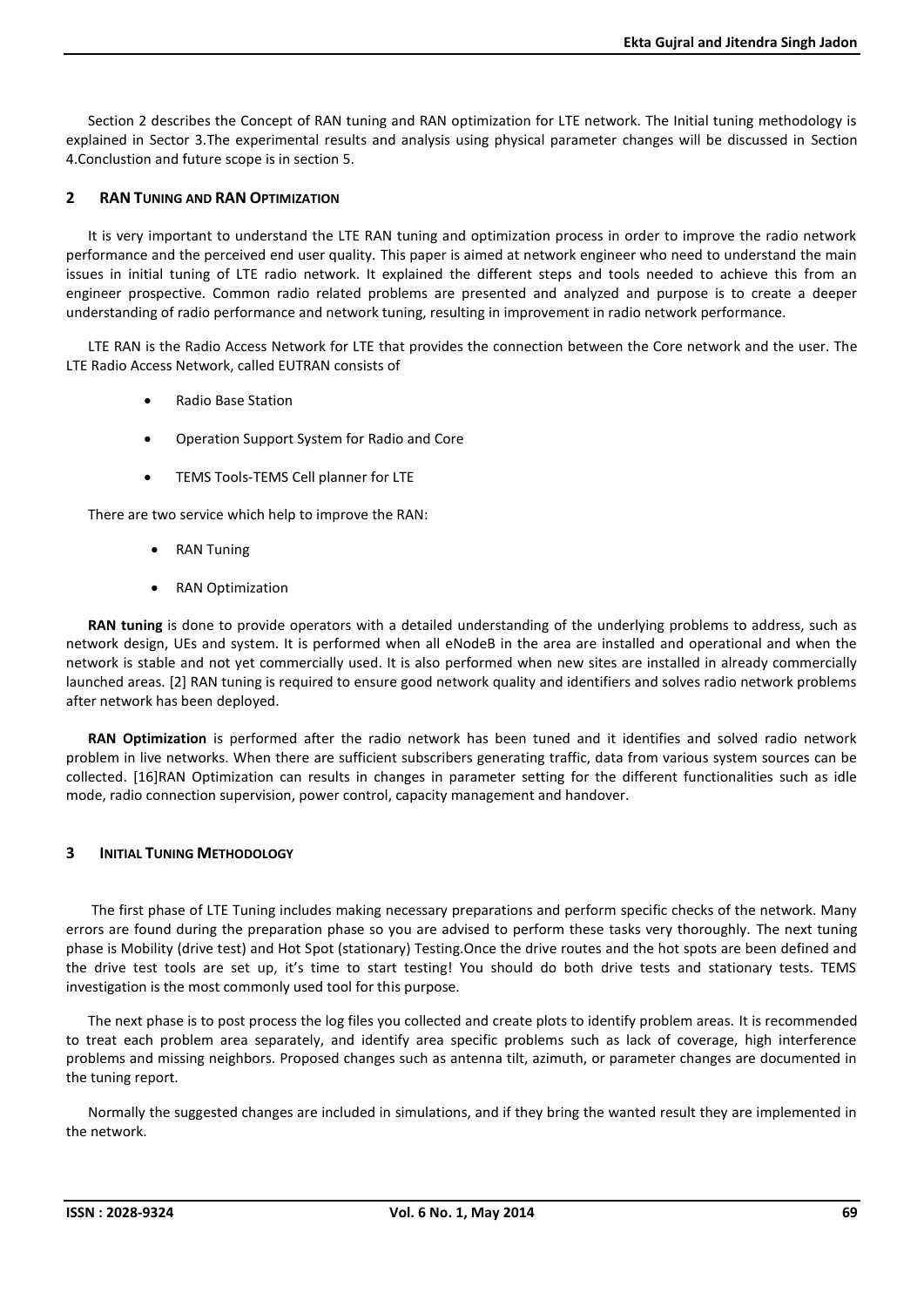The major measurement from the equipment is to verify the signal strength and the quality of the signal. The second part is to verify the code planning and the handover areas, it is crucial to minimize the cell overlap even more than in WCDMA, as in LTE there is no soft handover. This means that inter-cell interference will occur even from the second best cell.



**Figure 1. Initial Tuning process**

The measurement made for the verification of the network is: RSRP, RSRQ and RSSI.

**RSRP** = Reference signal received power(RSRP), is defined as the linear average over the power contribution (in [W]) of the resource elements that carry the cell specific reference signals within the considered measurement frequency bandwidth. [3]

**RSSI** = EUTRAN Carrier Received Signal Strength Indicator, comprises the linear average of the total received power observed only in OFDM symbols containing reference symbols for antenna port 0, in the measurement bandwidth, over N number of resource blocks by the UE from all sources, interference, thermal noise etc. [3]

RSRQ = Reference Signal Received Quality is defined as

# **RSRQ = 10 Log (N) +10 Log RSRP-10 Log RSSI [dB]** [3]

Where N is the number of resources blocks of the EUTRAN carrier RSSI measurement bandwidth. The measurements in the [10] ,[11] numerator and denominator shall make over the same set of resources blocks. It is used only in RRC Connected mode, along with RSRP for function such as handover.

The RSRP and RSRQ are supported to have a minimum value that is decided in collaboration with the operator and in accordance with the SINR expected from the cell plan. The better the SINR is, the better the rates that could be achieved in the network

For cell planning and dimensioning we need:

**SINR:** the signal to noise and interference ratio. Signal is the power of the wanted signal, and the interference is the sum of all intercell interference power and any external interference. [4]The noise is the thermal noise power. The power levels are the average levels of the resource elements over which user data is transmitted.

**Interference ratio (F):** Interference ratio is cell isolation measure defined as ratio of interference from all cells except the best over the best cell signal. It can be calculated on path gains

# $F = \sum g_i / g_{best}$  cell<sup>[3]</sup>

It is independent of access technology, bandwidth, receiver performance and capability. In interference limited radio network, at full load, I/F will be equal to SINR before antenna combining. In contrast to pure SINR, this gives a measure independent of actual load and interference levels at the time of measurement and thus provides excellent measure of inter cell interference.

This measure was introduced because it was noticed that all existing measure for inter cell interference RSRQ, CINR and number if inter-cell interferers has serious drawback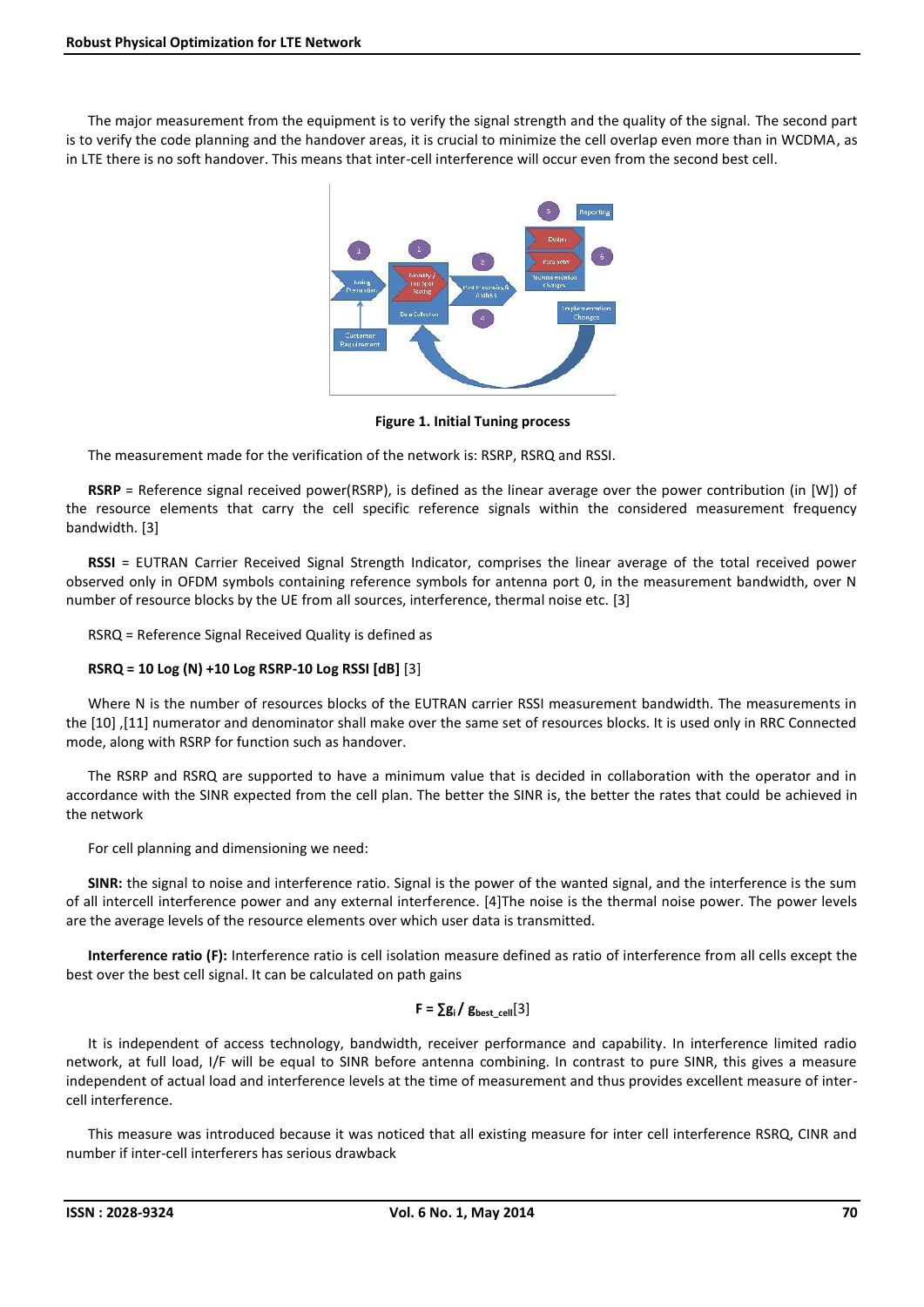- $\triangleright$  RSRQ was sensitive to own cell load
- $\triangleright$  CINR measurement is empty network do not capture potential interference problems
- Number of inter-cell interferers did not explain much about the problem

These are the actions that should be taken for coverage verification:

## **Analyze coverage per cluster**

- Use RSRP, F Interference, Best Server PCI plot etc.
- Compare expected to actual coverage

## **Identify problem areas**

- Poor coverage
- High interference

Once a cluster drive test is complete, it is recommended to use the measurements to analyze the coverage in a cluster and to identify the [3],[17] problematic areas in it. For each problematic area the cause of the radio problem needs to be identified and corrective action should be proposed.

In order to identify the critical areas within the cluster, it is needed to define the following threshold:

- RSRP threshold value
- F Intercell Interference

Suggested plots for this task are:

**Coverage Plots:** Cell Coverage Plot, RSRP Plot, Best Server PCI Plot, TX power, 3 dB, 6dB and F Ratio plots.

**Quality Plots:** RSRQ plots, SINR plots and BLER plot.

**Throughput plots:** DL throughput plot, UL throughput plot, CQI, MCS, RI and Modulation.

An area where the signal level is below the threshold to achieve the bit rate requirements of the services as defined by the operator is s coverage hole. There are two causes for the coverage holes :

- Lack of signal power
- High interference

Also each cell will have two feeders, [12] [15] TX/RX to each antenna. A very common problem will be swapped feeders. During the installation, the feeders have been by mistake connected to wrong antenna port on the eNodeB.

Overshooting happens when a cell has coverage beyond the intended coverage area. This leads to interference problems especially if the signal strength of the overshooting cell is high. [8] ,[9] To identify areas where overshooting appears, a schematic map could be created where the problem areas are depicted (LTE Interferer plot). Then the coverage plot of one PCI should be examined and the interferers could be identified

These plots give indication of coverage holes, PCI-clashes, swapped feeders, cell not transmitting, or overshooting cells etc. The result of this analysis should lead to suggestion for corrective action like physical or parameter changes that will improve cell performance.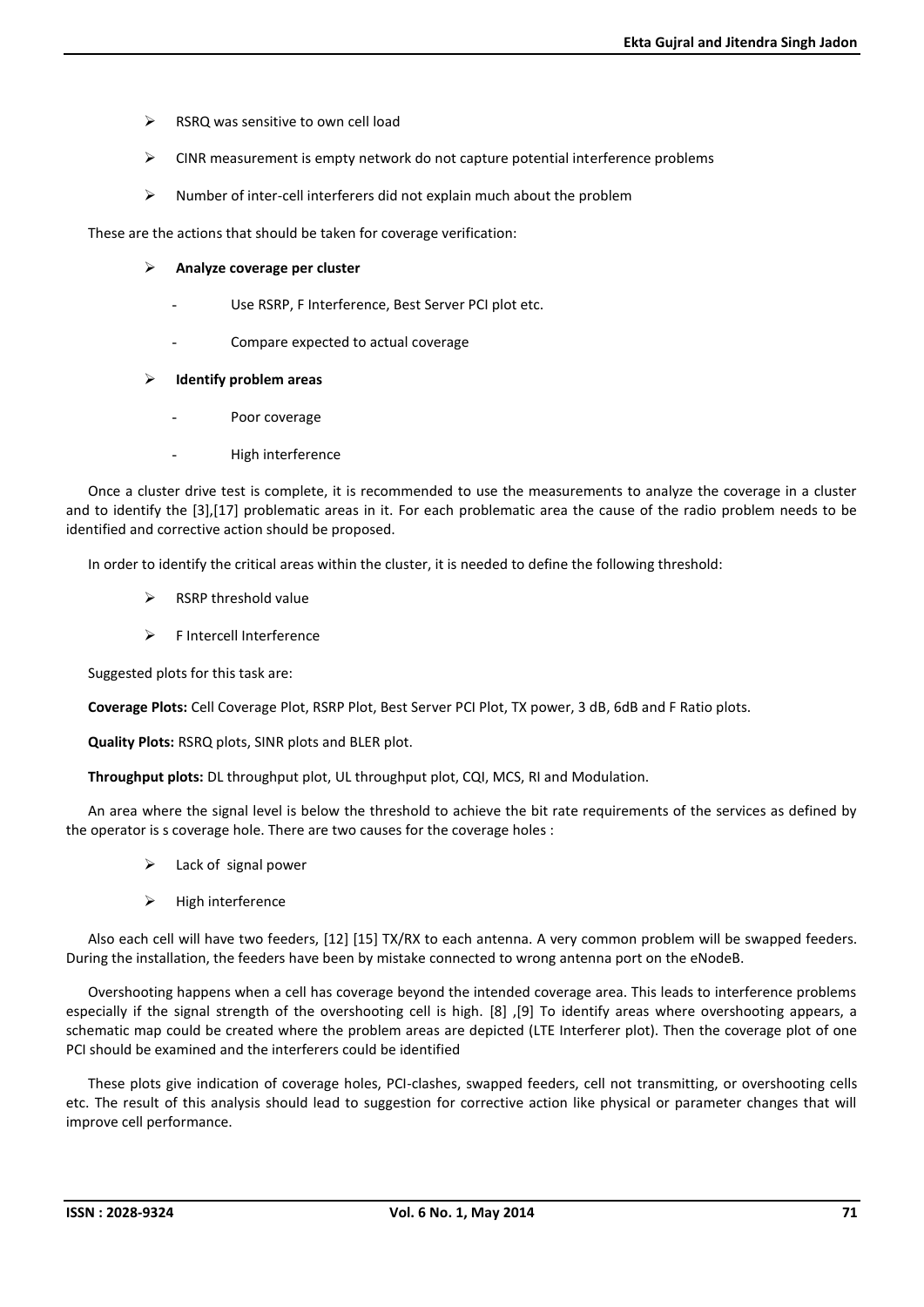### **4 EXPERIMENTAL ANALYSIS AND RESULTS**

For Initial tuning the experiment has been conducted on nearly 5-6 clusters. Each cluster have 12-15 sites on Air. The solution coverage hole due to lack of coverage is to increase the received signal level. This can be done with the folllowing ways :

- $\triangleright$  Change antenna down tilt and antenna azimuth. This can improve the coverage for both uplink and downlink
- $\triangleright$  Increase the antenna tower height, this process increase the cost. So not effective in paractice.
- $\triangleright$  Increase the reference power.

So to remove coverage holes in cluster we will recommend to change the electric tilt. [12] [14] Implementation of this is very cheep if RET is installed on site.

In order to find swapped feeders, a test should be performed by walking/driving round the site. This is to secure that the planned physical cell identity is in the right cell..

Usually for overshooting cell, solution is to change the antenna configuration e.g. tilting down the antenna, redirecting the antenna orientation. With this solution, uplink/downlink [5], [6], [7] coverage imbalance problem will not occur in the interferer because both uplink/downlink pathloss is modified simultaneously.

Using the Etilt recommendation as shown below we have improved the network.

# Urban/Dense **Electrical tilt Antenna Height (m) 800/900 MHz 1800/1900 MHz 2100/2300 MHz 15-20** 1.5-4.0 0.5-2.5 0.0-1.5 0 **20-25** | 4.0-6.5 | 2.5-5.0 | 1.5-4 | **25-30** | 6.5-9.0 | 5.0-7.5 | 4.0-6.5 | **30-35 9-11.5** 7.5-10.0 6.5-9.0 **35-40** | 11.5-14.0 | 10.0-12.5 | 9.0-11.5 **40-45** | 14.0-16.5 | 12.5-15 | 11.5-14

#### *Table 1. Etilt recommendation for Dense Area*

| Suburban           | <b>Electrical tilt</b> |               |               |
|--------------------|------------------------|---------------|---------------|
| Antenna Height (m) | 800/900 MHz            | 1800/1900 MHz | 2100/2300 MHz |
| 15-20              | $0.5 - 3.0$            | $0.0 - 1.5$   | $0.0 - 0.5$   |
| $20 - 25$          | $3.0 - 5.5$            | $1.5 - 4.0$   | $0.5 - 3$     |
| 25-30              | $5.5 - 8.0$            | $4.0 - 6.5$   | $3.0 - 5.5$   |
| 30-35              | $8 - 10.5$             | $6.5 - 9.0$   | $5.5 - 8.0$   |
| 35-40              | 10.5-130               | $9.0 - 11.5$  | $8.0 - 10.5$  |
| 40-45              | 13.0-15.5              | $11.5 - 14$   | $10.5 - 13$   |

*Table 3. Etilt recommendation for Rural Area*

| <b>Rural Area</b>  | <b>Electrical tilt</b> |               |               |
|--------------------|------------------------|---------------|---------------|
| Antenna Height (m) | 800/900 MHz            | 1800/1900 MHz | 2100/2300 MHz |
| 15-20              | $0.0 - 2.5$            | $0.0 - 1.0$   | $0.0 - 0.0$   |
| $20 - 25$          | $2.5 - 5.0$            | $1.0 - 3.5$   | $0.5 - 2.5$   |
| 25-30              | $5.0 - 7.5$            | $3.5 - 6.0$   | $2.5 - 5.0$   |
| 30-35              | $7.5 - 10.0$           | $6.0 - 8.5$   | $5.0 - 7.5$   |
| 35-40              | 10.0-12.5              | $8.5 - 11.0$  | $7.5 - 10.0$  |
| 40-45              | 12.5-15.0              | 11.0-13.5     | 10.0-12.5     |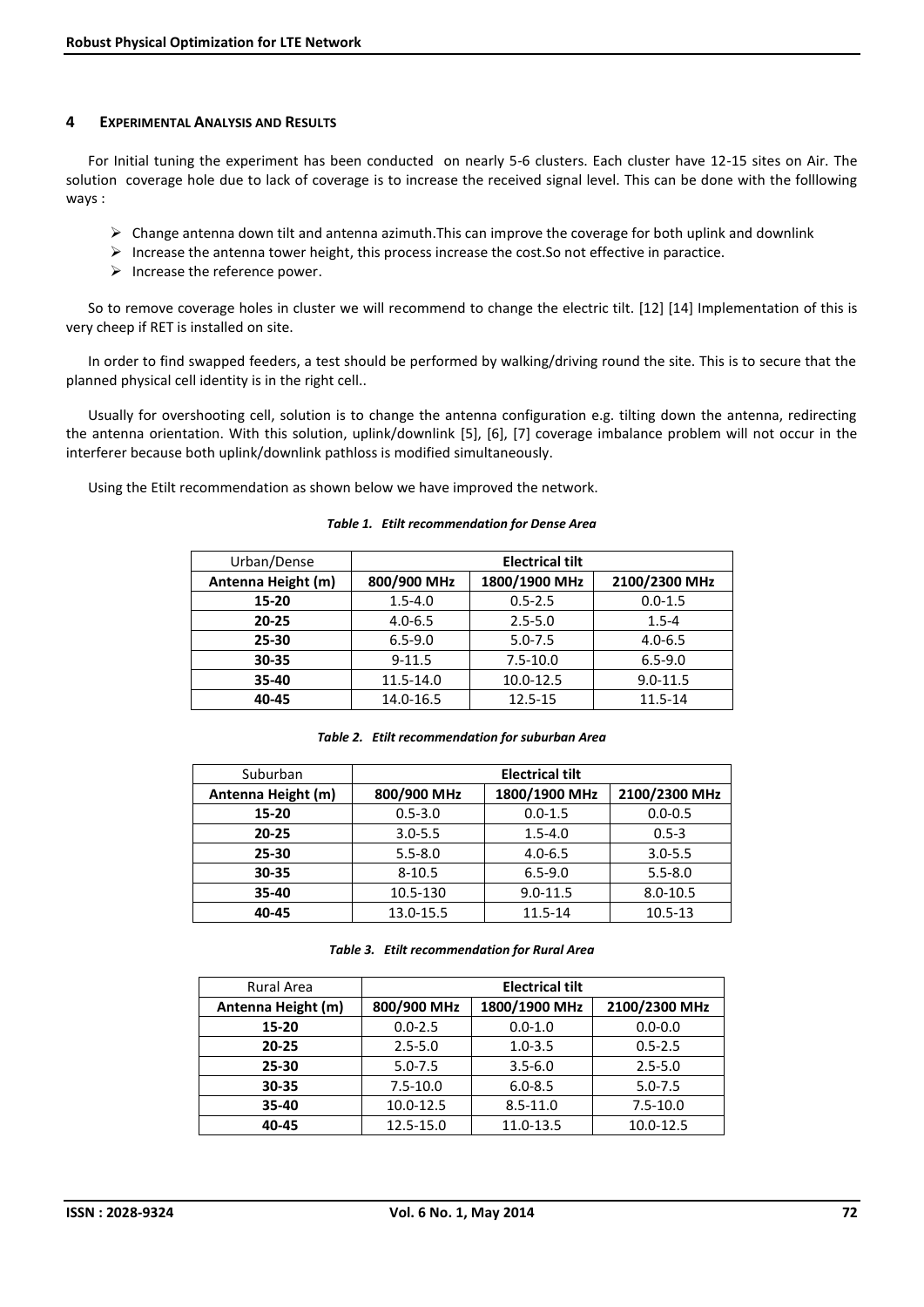The Pre-Post analysis of the cluster is as shown in following plots, which validates the result.



**Figure 2: Comparision of RSRP**



**Figure 3. Comparision of SINR**







**Figure5. Comparision of Modulation**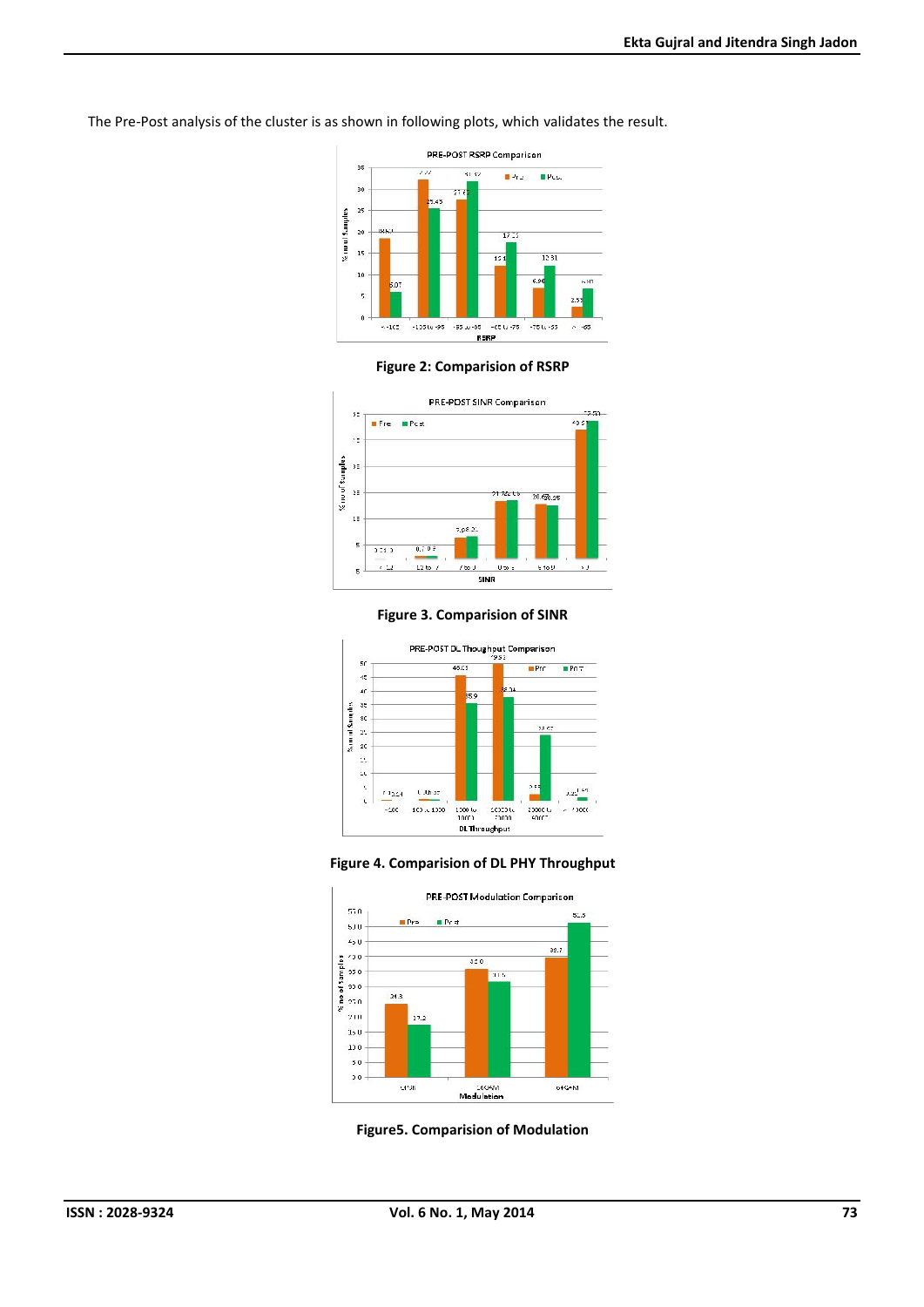

### **Figure 6a. Pre Post Comparison**



### **Figure 6b. Pre Post Comparison**

From above results we can see that with the right tilt, the improvement in Coverage, Quality, SINR,MCS ,CQI and DL throughput can be seen. The results are validated for multifrequency and multi operator. But Before recommending the changes it is necessary to study the following points :

- Site photos
- Elevations of area
- Clutter information
- Antenna patterens

So one of the following possible solutions for overshooting and other coverage issues is :

**Antenna Tilt:** Antennas cab be tilted in two different ways:

 **Mechanical Tilt:** When an antenna is mechanically tilted, the gain in the main direction is reduced, whereas the gain in other direction might be less affected.

**Electrical Tilt:** When an antenna is electricallt tilted , the gain is reduced in all direction.

When tilting the antenna , the antenna patteren will change as shown above. Ensuring that every antenna has the most optimal combination of mechanical and electrical down tilt, is one of the most essential objective of entore initial tuning.The Remote electric tilt allows remote antenna electric down tilt by means of phase shifting the antenna elements. The RET unit contains a communication interface and step motor to engage the antenna's tilt mechanism. It is controlled ny antenna system controller.